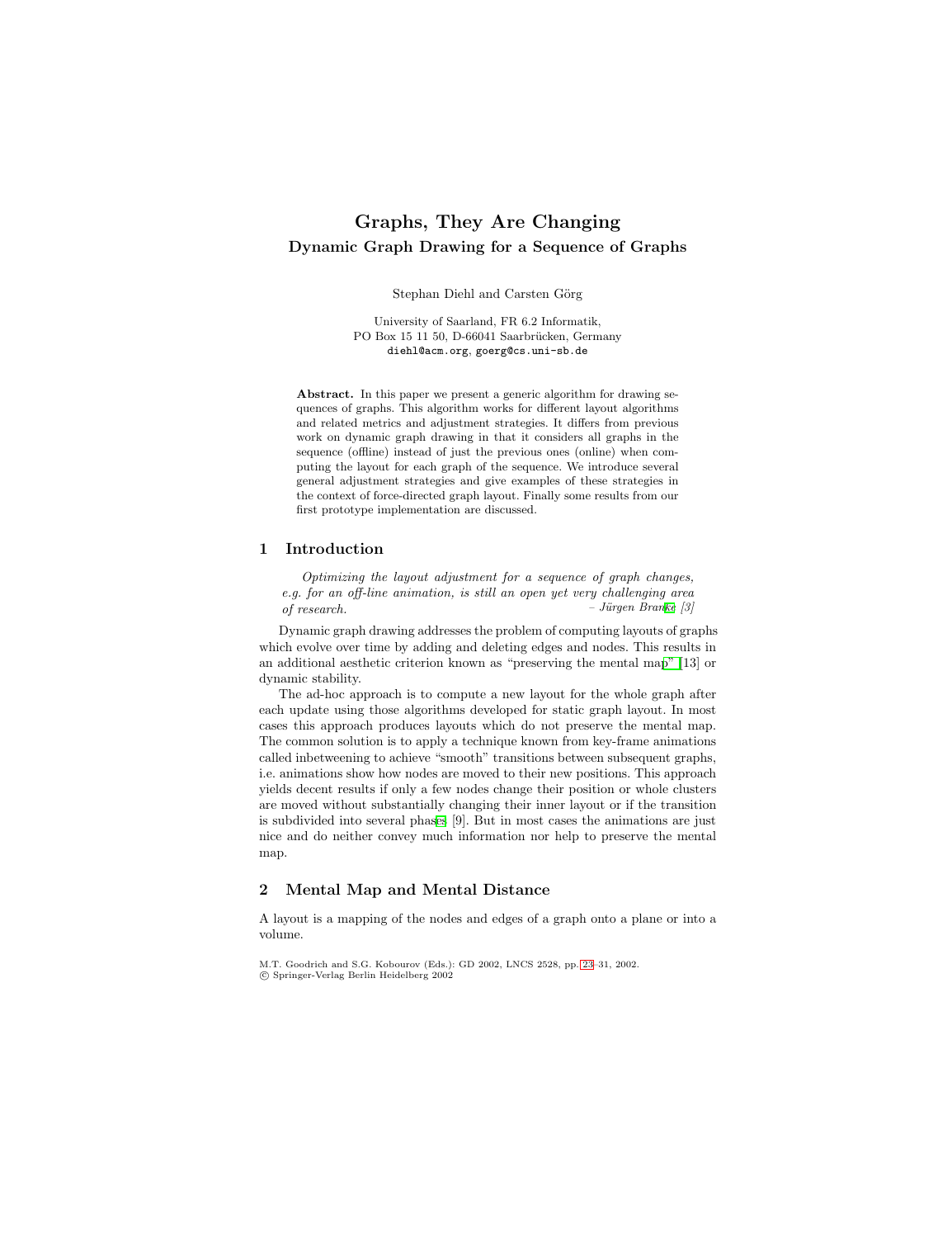#### 24 Stephan Diehl and Carsten Görg

The term mental map refers to the abstract structural information a user forms by looking at the layout of a graph. The mental map facilitates navigation in the graph or comparison of it and other graphs. In the context of dynamic graph drawing changes to this map should be minimal, in other words algorithms to draw sequences of graphs should preserve the mental map. Misue et. al. [\[13\]](#page-8-0) discuss three models for the mental map

- **–** Orthogonality: The horizontal and vertical order of nodes should stay the same when changing node positions.
- **–** Proximity Relations: The distance to all or at least to all neighboring nodes should be about the same.
- **–** Topology: The dual graph should be maintained.

Based on each of these models we can define metrics that indicate how close the mental maps of two given layouts are. For the purpose of this paper we call the resulting class of metrics mental distances. Let Layout be the set of all layouts, i.e. in the simplest case mappings from nodes to points in  $\mathcal{R}^2$ .

**Definition 1 (Mental Distance).** Let  $l_1, l_2 \in$  Layout be two layouts. Then the function  $\varDelta$  : Layout  $\times$  Layout  $\to \mathcal{R}^+_0$  is a metric for how good  $l_2$  preserves the mental map of  $l_1$ . In particular  $\Delta(l_1, l_2)=0$  means that  $l_1$  and  $l_2$  have the same mental map.

Most metrics only compare the layouts for the common subgraph of the underlying graphs, but we could also have metrics which additionally consider the layout of those nodes and edges which are only present in one of the layouts.

### **2.1 Examples of Mental Distances**

Many researchers proposed distance metrics, e.g. [\[12](#page-8-0)[,4\]](#page-7-0). We give here two which we use in our current implementation. The metrics below are based on node positions only. There are other metrics which take clustering or edge routing into account. For an overview see for example [\[3](#page-7-0)].

### **Definition 2 (Euclidean and Orthogonal Mental Distance).**

Let  $l_1, l_2 \in$  Layout be two layouts. Their Euclidean mental distance is defined as  $\Delta_{\parallel}(l_1, l_2) = \sum_{v \in V_1 \cap V_2} \text{dist}(l_1(v), l_2(v))$  where  $\text{dist}(p, q)$  yields the Euclidean dis-

tance of two points. Let  $sgn(x) \in \{-1,0,+1\}$  yield the sign of a (real) number x. Their orthogonal mental distance is

$$
\varDelta_{\perp}(l_1,l_2) = \sum_{v_1,v_2 \in V_1 \cap V_2} \frac{|\text{sgn}(l_1(v_1).x - l_1(v_2).x) - \text{sgn}(l_2(v_1).x - l_2(v_2).x)|}{|\text{sgn}(l_1(v_1).y - l_1(v_2).y) - \text{sgn}(l_2(v_1).y - l_2(v_2).y)|}
$$

# **3The Offline Dynamic Graph Drawing Problem**

Assume that the quality of a layout could be measured by a function  $\Gamma$  regarding aesthetic goals like compactness, even distribution of nodes, minimal number of edge crossings, etc [\[15\]](#page-8-0). Such formal criteria are the computational crutches to substitute real models of human cognition or simply taste.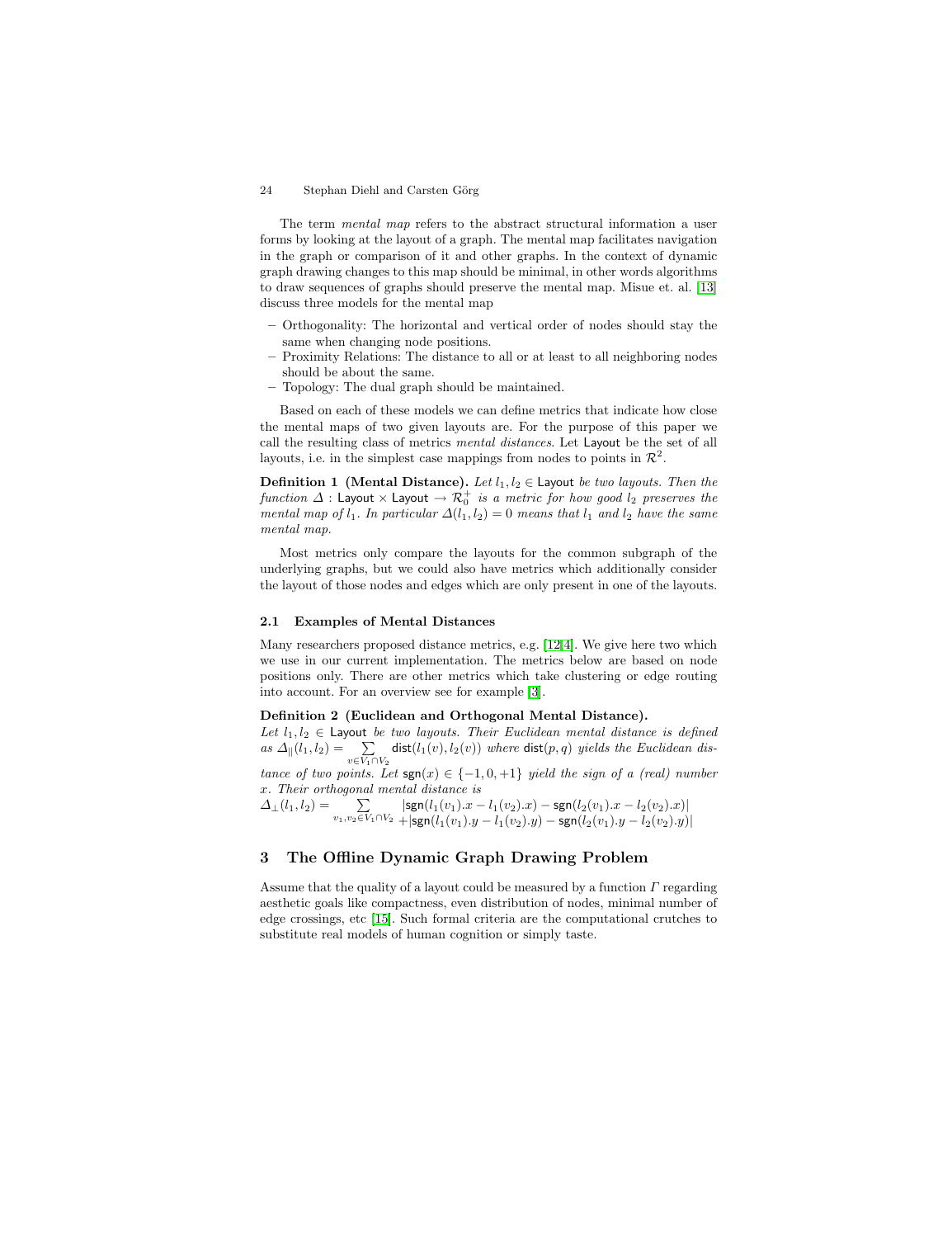**Definition 3 (Layout Quality).** Let  $l \in$  Layout be a layout. Then the function  $\Gamma$  : Layout  $\rightarrow \mathcal{R}_0^+$  is a metric for the quality of a single layout. In particular  $\Gamma(l)=0$  means that l has minimal quality.

Now we can state the problem of dynamic drawing of a sequence of graphs. In most applications the graphs in such a sequence will result from changes to the preceding graph and thus will share some nodes and edges.

**Definition 4 (The Offline Dynamic Graph Drawing Problem).** Given a sequence of n graphs  $g_1, \ldots, g_n$ . Compute layouts  $l_1, \ldots, l_n$  for these graphs such that

1.  $\overline{\Delta} = \sum_{1 \leq i < n} \Delta(l_i, l_{i+1})$  is minimal  $\qquad \quad \mathcal{Z}.\ \overline{\Gamma} = \sum_{1 \leq i \leq n} \Gamma(l_i)$  is maximal

Unfortunately, the two optimization goals can not be achieved at the same time in general. For the online dynamic graph drawing problem  $l_1,\ldots,l_{n-1}$  and  $g_n$  are given and  $l_n$  has to be computed.

#### **3.1 Foresighted Layout without Tolerance**

In a previous paper we introduced a dynamic graph drawing algorithm which we called Foresighted Layout [\[7\]](#page-7-0).

Given a sequence of  $n$  graphs we compute a global layout which induces a layout for each of the n graphs. In the simplest case this global layout is just the layout of the supergraph of all graphs in the sequence. By forming temporal equivalence classes of nodes and edges Foresighted Layout can also produce more compact global layouts. In a GAP (graph animation partition) nodes with disjoint live times are grouped together. In an RGAP (reduced GAP) also edges with disjoint live times are represented by a single edge. We have proven the  $N\mathcal{P}$ completeness of computing a minimal GAP respectively RGAP by reduction on the minimal graph coloring problem [\[6,10\]](#page-7-0).

A unique feature of the above approach is that once they are drawn on the screen neither nodes nor the bends of edges change their positions in graphs subsequently drawn. This algorithm preserves the mental map in a trivial way by using the global layout, but does so at the cost of other aesthetic criteria.

Foresighted Layout does not work for all classes of graphs equally well, as it requires that the supergraph, GAP or RGAP of the graphs belongs to the same class as the individual graphs. For example, in general the supergraph of trees is not a tree, and the supergraph of planar graphs is not a planar graph.

#### **3.2 Foresighted Layout with Tolerance**

In this paper we extend the above method, such that it can trade aesthetic quality for dynamic stability and vice versa. To this end we use a tolerance value  $\delta$  and allow such layouts for individual graphs in the sequence for which the mental distance to certain other graphs<sup>1</sup> is smaller than  $\delta$ . As a result we can formulate a weaker problem.

 $1$  The strategies that we are going to present differ particularly with regard to what other graphs are chosen for comparison.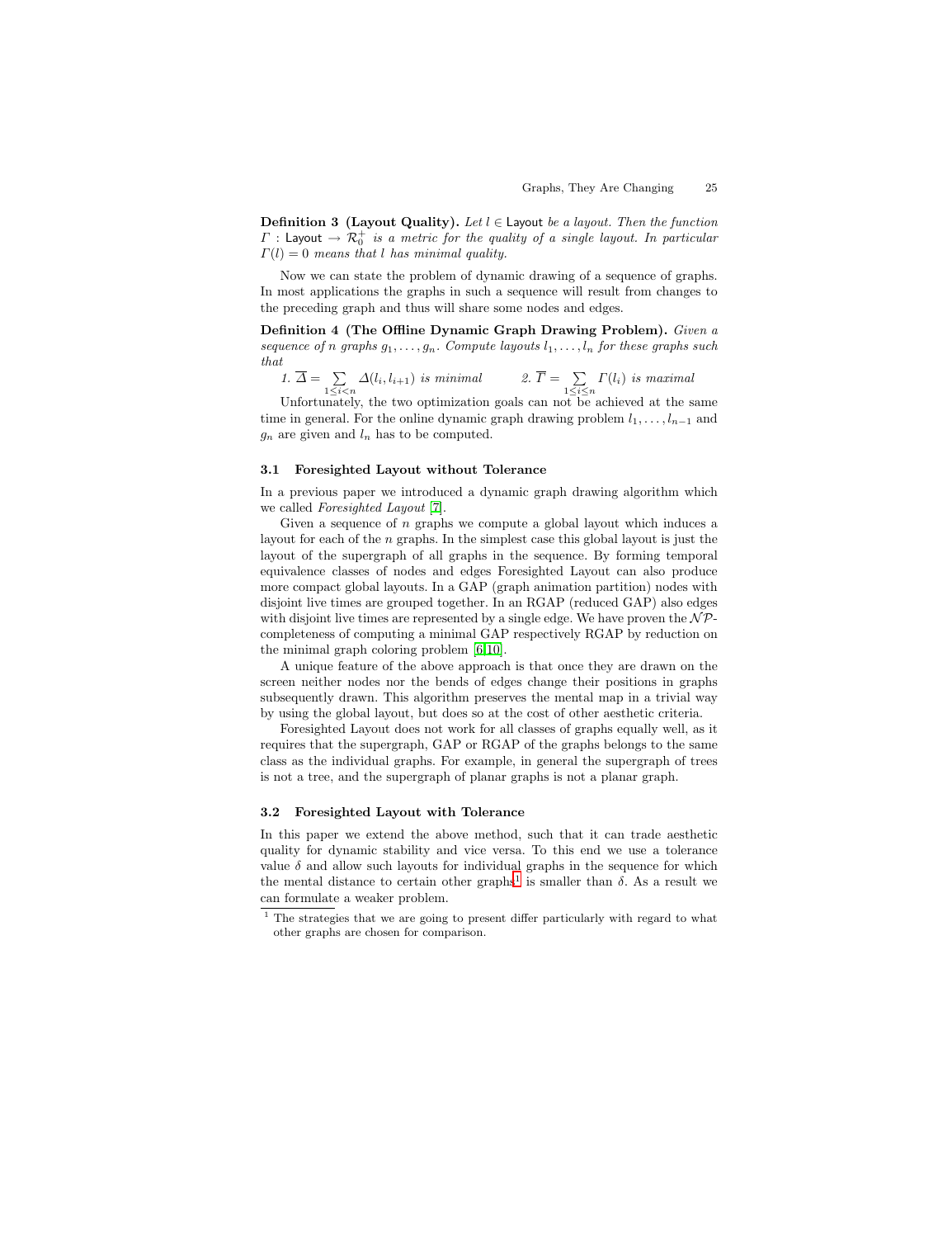**Definition 5 (The Tolerant Offline Dynamic Graph Drawing Problem).** Given a sequence of n graphs  $g_1, \ldots, g_n$  and a tolerance value  $\delta$ . Compute layouts  $l_1, \ldots, l_n$  for these graphs such that

1. 
$$
\Delta(l_i, l_{i+1}) < \delta
$$
 for all  $1 \leq i < n$  2.  $\overline{\Gamma} = \sum_{1 \leq i \leq n} \Gamma(l_i)$  is maximal

As a simple corollary we get that  $0 \leq \overline{\Delta} \leq n * \delta$ . In general we can expect that  $\overline{\Gamma}$  increases for larger values of  $\delta$ . In other words a small  $\delta$  enforces dynamic stability, while larger values increase local quality.

For efficiency reasons we do not try to compute an optimal solution, but we compute approximations. Algorithm 1 is generic in the sense that it works with different static layout algorithms and related metrics and adjustment strategies. We use the notation  $l_{q}$  to denote the layout which results from restricting l to the nodes and edges in g. In other words  $l_{q}$  is the layout for g induced by the layout *l*. We use uppercase letters for the global layout L and layouts  $L_i$  for graphs  $g_i$  induced by the global layout. For all other layout we use lowercase.

**Algorithm 1.** Foresighted Layout with tolerance  $\delta$ Compute global layout L for supergraph (resp. GAP or RGAP) of  $g_1, \ldots, g_n$ **for**  $i := 1$  **to**  $n$  **do**  $L_i := L_{|g_i}$  $l_i :=$  adjust(...) // Compute  $l_i$  by adjusting  $L_i$ <br>
// using one of the strategies discussed in Section 3.3 **if** i==1 **then** Draw graph  $g_1$  using  $l_1$ **else** Draw graph  $g_i$  by morphing from  $l_{i-1}$  to  $l_i$ **end if end for**

#### **3.3 Layout Adjustment Strategies**

Classical layout adjustment methods adjust $(g_i, l_{i-1})$  draw a graph  $g_i$  by adapting the layout  $l_{i-1}$  of the preceding graph. Our adjustment strategies also take the global layout into account. We use the supergraph (resp. GAP or RGAP) as a rough abstraction of the whole sequence of graphs. In a sense it contains information about the whole future. In addition the strategies might consider the previous, next or all graphs in the sequence. Instead of the graph  $q_i$  these strategies get the layout  $L_i$  for the graph induced by the global layout and try to adjust it while regarding constraints on the mental distance to other layouts. If they can not fulfill the constraints these strategies yield the induced layout.

#### **Strategy 1 (Independent Adjustment).**  $l_i = \text{adjust}(L_i, \delta)$

This strategy tries to preserve the mental map by ensuring that  $\Delta(L_i, l_i) < \delta$ . As a result all graphs in the animation stay close to the global layout.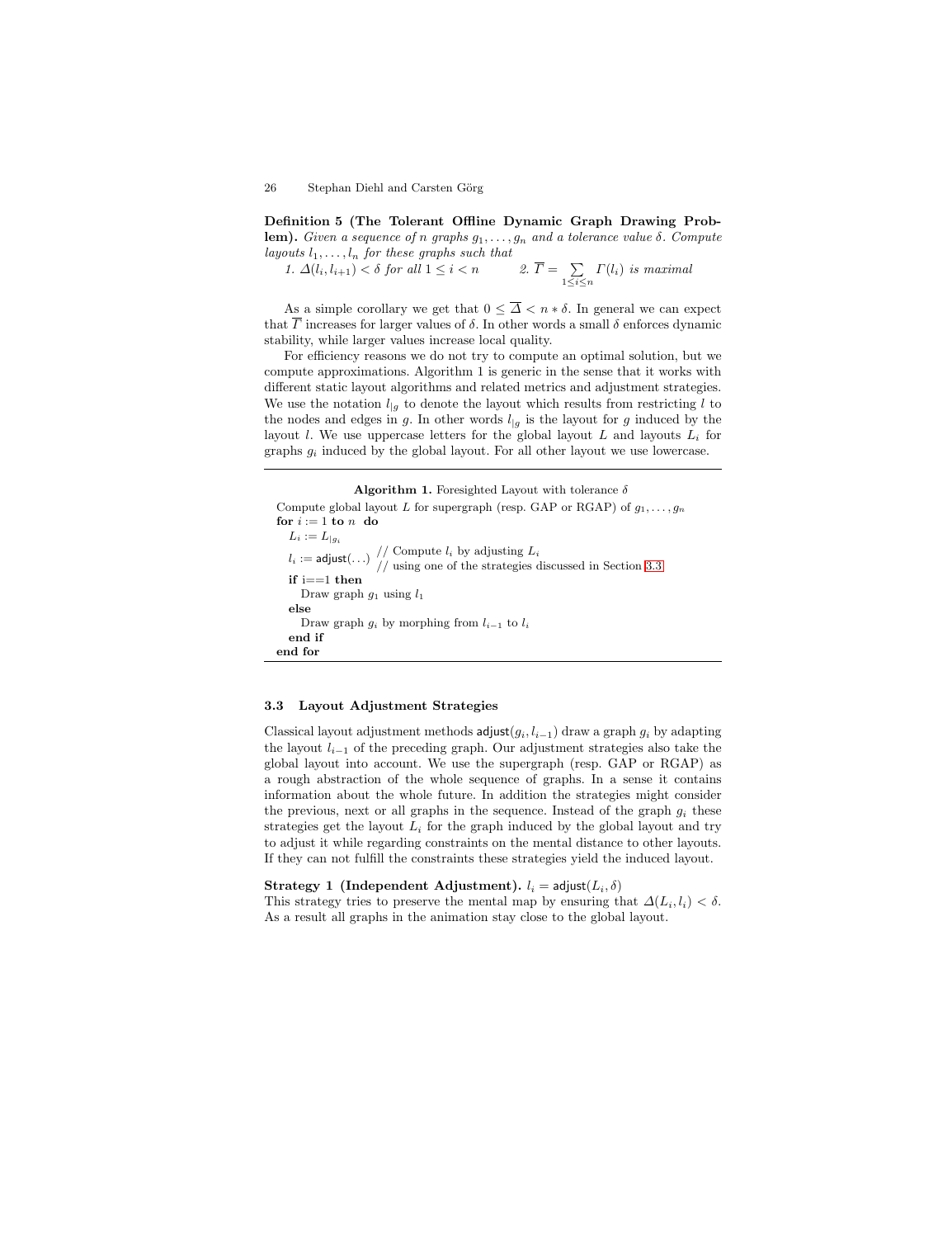**Strategy 2 (Predecessor Dependent Adjustment).**  $l_i = \text{adjust}(L_i, l_{i-1}, \delta)$ This strategy differs from the above by requiring that the layout stays close to that of the preceding one, i.e.  $\Delta(l_{i-1}, l_i) < \delta$ . Note, that there is no constraint for adjusting  $L_1$ . As a result  $l_1$  can be very far from the induced layout and this can have undesirable effects. The value of  $\Delta(l_1, L_2)$  might get greater than  $\delta$  and all adjustments to  $L_2$  might not sufficiently reduce the mental distance. In this case the adjustment will fail and return the induced layout.

**Strategy 3 (Context Dependent Adjustment).**  $l_i =$ adjust $(L_i, l_{i-1}, L_{i+1}, \delta)$ This strategy extends the previous one by enforcing that the layout stays close to both the preceding layout as well as the induced layout for the subsequent graph, i.e.  $\Delta(l_{i-1}, l_i) < \delta$  and  $\Delta(l_i, L_{i+1}) < \delta$ . In particular, this strategy makes sure that  $l_1$  stays close to  $L_2$  and thus we do not run into the problem discussed above when adjusting  $L_2$ .

The above strategies try to adjust a layout as much as possible, before proceeding to the next one. The previous layout can thus impose too much restrictions on the next one and render adjustments impossible. The following strategy strives to evenly adjust all layouts in the sequence.

**Strategy 4 (Simultaneous Adjustment).**  $(l_1,\ldots,l_n)$ =adjust $(L_1,\ldots,L_n,\delta)$ This strategy simultaneously adjusts the induced layouts  $L_1, \ldots, L_n$  such that  $\Delta(l_i, l_{i+1}) < \delta$  for all  $1 \leq i < n$ . An variant of the simultaneous adjustment strategy could also try to preserve the inertia of movements.

### **3.4 Layout Adjustment for Force-Directed Layout**

We show how a simple spring embedder [\[8,2\]](#page-7-0) can be modified to perform layout adjustment according to the above strategies. Unfortunately once this embedders have computed a layout that does not preserve the mental map further iterations do not resolve the problem. As a result we extended these embedders by simulated annealing. We assume a global temperature  $T$  which cools off after each iteration.

**Algorithm 2.** adjust( $L_i, l_{i-1}, L_{i+1}, \delta$ ) context dependent  $l := L_i$ **for**  $j := 1$  **to** #Iterations **do** Compute forces for each node in  $l$  with global temperature  $T$ Compute new layout  $l'$  by applying forces to nodes in  $l$ **if**  $\Delta(l_{i-1}, l') < \delta$  and  $\Delta(l', L_{i+1}) < \delta$  then  $l := l'$ **end if**  $T :=$  anneal $(T, j)$ **end for return** l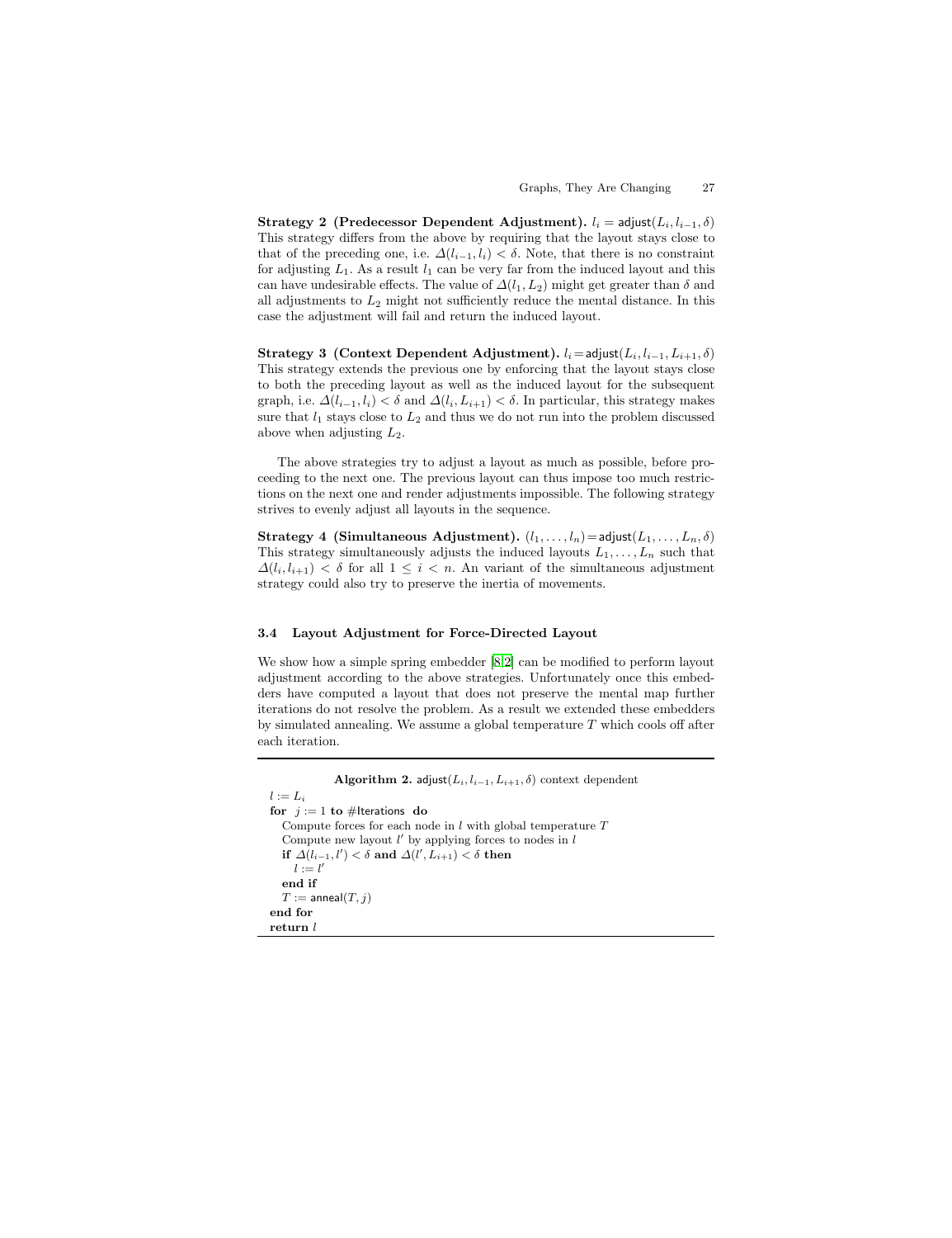#### 28 Stephan Diehl and Carsten Görg

Algorithm 2 follows immediately from the above general description of the strategies. In Algorithm 3 the iterations of the embedder are performed simultaneously on all layouts. After each step we check whether the mental distances of a layout and the layouts of its previous and next graphs are below the tolerance value. If not the layout is discarded and the layout of the previous iteration is used for the next iteration.

```
Algorithm 3. adjust(L_1, \ldots, L_n, \delta) simultaneous
(l_1,\ldots,l_n) := (L_1,\ldots,L_n)for j := 1 to #Iterations do
  for i := 1 to n do
     Compute forces for each node in l_i with global temperature TCompute new layout l' by applying forces to nodes in l_iif \Delta(l_{i-1}, l') < \delta and \Delta(l', l_{i+1}) < \delta then
        l_i := l'end if
     T := anneal(T, j)end for
end for
return (l_1, \ldots, l_n)
```
## **4 Examples**

In Figure 1 navigation through word collocation graphs is shown, more precisely the sequence consists of the three graphs for the words Lecture, Corbate, Award and Turing. In the first column the supergraph layouts of the graphs are shown. The nodes for the mentioned words have always the same relative position (the three layouts have small mental distances), but the layouts are of poor quality. In the second column context dependent adjustment with orthogonal mental distance and  $\delta = 2$  is shown. The layout quality is better, but the mental distance is larger, because the nodes Lecture and Corbate have changed their horizontal order. In the third column simultaneous adjustment with orthogonal mental distance and  $\delta = 2$  is shown. The layout of the first graph is even more compact (because more iterations could be performed) and the mental distance is equal to that of context dependent adjustment.

We have done experiments with several animations including navigation in the genealogy of the Hohenzollerns (family of German emperors), navigation in word collocation graphs based on data from <www.wortschatz.uni-leipzig.de>, computation of a full lattice for a given set of pairs of integers, as well as several random animations of graphs and trees. Obviously, these animations are difficult to show in a paper. Therefore a Java applet with examples is available online at [http://www.cs.uni-sb.de/˜diehl/ganimation/](http://www.cs.uni-sb.de/~diehl/ganimation/).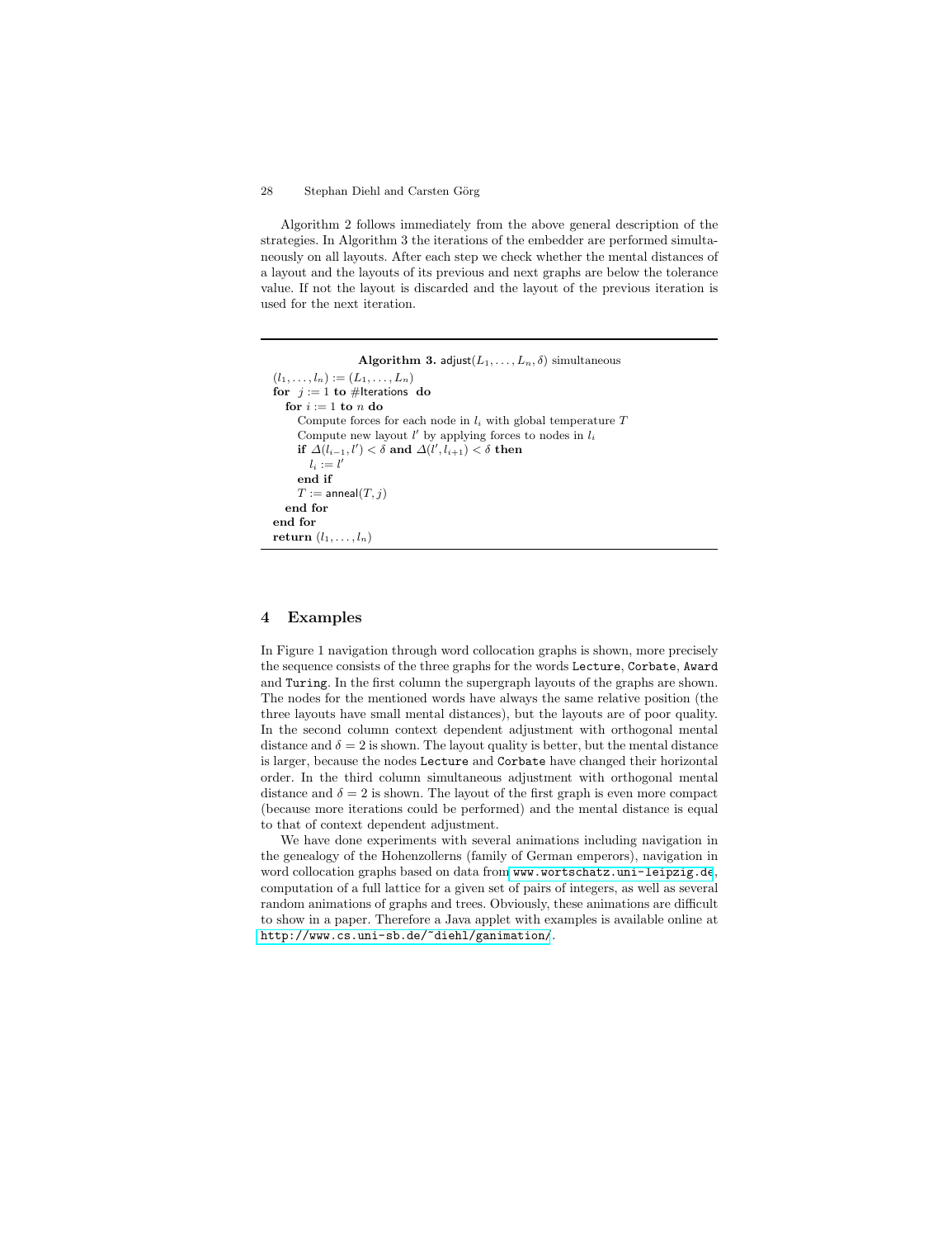

**Fig. 1.** Different adjustment strategies.

### **5 Implementation**

In our first prototype implementation we implemented a spring embedder with polar and parallel magnetic fields, gravity, and simulated annealing similar to the algorithm used in VCG [\[16](#page-8-0)] (except that we do not use local temperatures). The prototype implements all strategies discussed in this paper and provides orthogonality and Euclidean distance as mental distances. Smooth transition between two graphs are animated in the following phases. First all deleted edges shrink and disappear. Then all deleted nodes disappear. Next all remaining nodes and edges are moved to their new positions using linear interpolation. Finally all new nodes appear and all new edges expand. We are currently working on adjustment strategies for hierarchical layout and these will be integrated into our original Foresighted Layout implementation that used hierarchical layout [\[7](#page-7-0)].

### **6 Related Work**

So far, we have not found any published work on offline dynamic graph drawing. An overview of online dynamic graph drawing has e.g. been given in [\[3](#page-7-0)]. The general framework of Brandes and Wagner [\[1\]](#page-7-0) characterizes the tradeoff between local quality and dynamic stability using conditional probabilities. In their formulation the conditional probability for a layout depends on those of the pre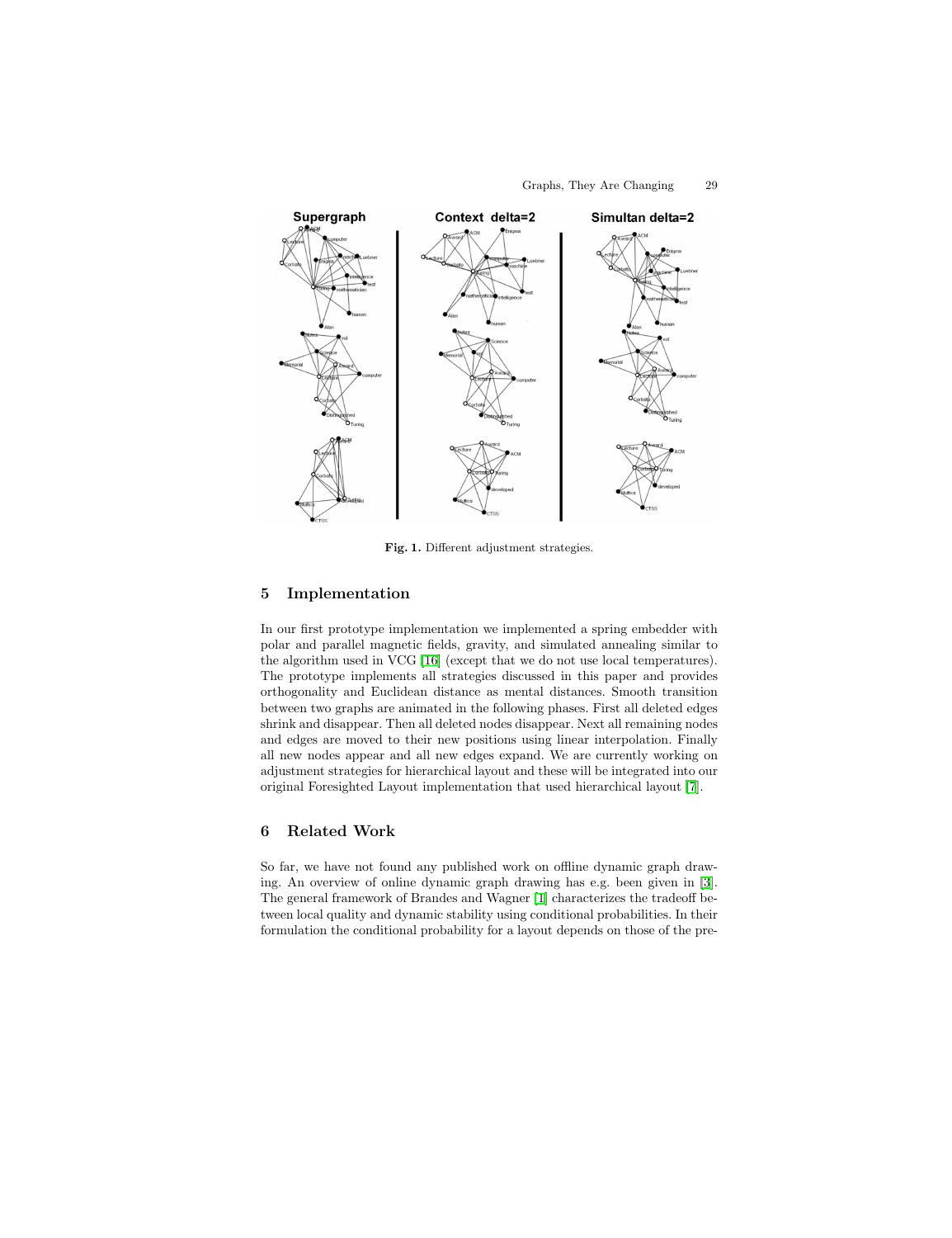<span id="page-7-0"></span>ceding ones, i.e. no look-ahead in the sequence is available, but the formulation could be easily adapted to the offline case.

Finally there are several papers that suggest layout adjustment algorithms for certain classes of graphs. All these algorithms have in common that they are based on a certain mental map distance built into the algorithm [\[13,](#page-8-0)5[,12,14](#page-8-0)].

# **7 Conclusion and Future Work**

We presented a generic algorithm to compute graph animations. We discussed several strategies for layout adjustment. The effectiveness of the resulting animations needs to be studied and evaluations similar to those of Purchase [\[15\]](#page-8-0) for aesthetic rules must be performed for dynamic stability. For this we plan to implement additional layout algorithms and metrics.

The generic nature of our approach allows us to easily combine different layout algorithms, metrics and adjustment strategies. This comes at the cost of performance. One solution is to manually or automatically specialize the generic algorithm with respect to a given layout algorithm, adjustment strategy and metric before computing the layout. In a specialized algorithm the phases could be interleaved and allow more clever adjustment, e.g. only new coordinates are computed for those nodes which violate orthogonality.

### **References**

- 1. U. Brandes and D. Wagner. A Bayesian paradigm for dynamic graph layout. In Graph Drawing (Proc. GD '97), volume 1353 of Lecture Notes Computer Science. Springer-Verlag, 1997.
- 2. Ulrik Brandes. Drawing on physical analogies. In Drawing Graphs [11]. 2001.
- 3. Jürgen Branke. Dynamic graph drawing. In *Drawing Graphs*  $[11]$ . 2001.
- 4. S. Bridgeman and R. Tamassia. Difference metrics for interactive orthogonal graph drawing algorithms. In Proceedings of 6th International Symposium on Graph Drawing GD'98. Springer LNCS 1457, 1998.
- 5. R.F. Cohen, G. Di Battista, R. Tamassia, and I.G. Tollis. Dynamic graph drawings: Trees, series-parallel digraphs, and st-digraphs. SIAM Journal on Computing, 24(5), 1995.
- 6. S. Diehl, C. Görg, and A. Kerren. Foresighted Graphlayout. Technical Report A/02/2000, FR 6.2 - Informatik, University of Saarland, December 2000. http://www.cs.uni-sb.de/tr/FB14.
- 7. Stephan Diehl, Carsten Görg, and Andreas Kerren. Preserving the Mental Map using Foresighted Layout. In Proceedings of Joint Eurographics – IEEE TCVG Symposium on Visualization VisSym'01. Springer Verlag, 2001.
- 8. P. Eades. A heuristic for graph drawing. Congressus Numerantium, 42, 1984.
- 9. C. Friedrich and M. E. Houle. Graph Drawing in Motion II. In Proceedings of Graph Drawing 2001. Springer LNCS (to appear), 2001.
- 10. M. R. Garey and D. S. Johnson. Computers and Intractability. A Guide to the *Theory of NP-Completeness.* Freeman and Company, 1979.
- 11. M. Kaufmann and D. Wagner, editors. Drawing Graphs Methods and Models, volume 2025 of Lecture Notes in Computer Science. Springer-Verlag, 2001.